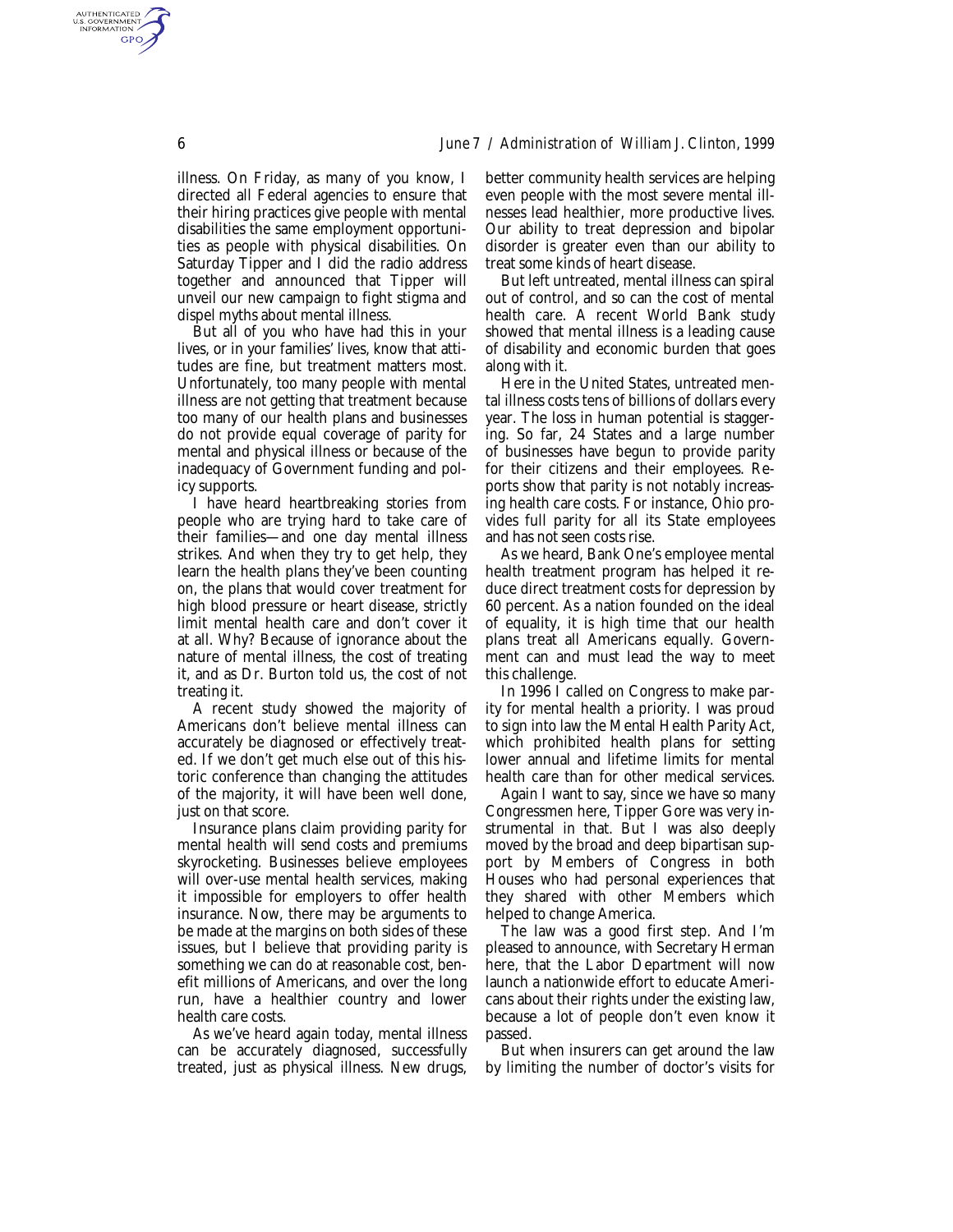mental condition, when families face higher copayments for mental health care than for physical ailments, when people living with mental illness are forced to wait until their sickness incapacitates them to get the treatment they need, we know we have to do more.

So where do we go from here? First, I am using my authority as President to ensure that our Nation's largest private insurer, the Federal Employee Health Benefit Plan, provides full parity for mental health.

Today Janice Lachance, the Director of OPM, will inform nearly 300 health plans across America that to participate in our program, they must provide equal coverage for mental and physical illnesses. With this single step, 9 million Americans will have health insurance that provides the same copayments for mental health conditions as for any other health condition, the same access to specialists, the same coverage for medication, the same coverage for outpatient care.

Thirty-six years ago President Kennedy said we had to return mental health to the mainstream of American medicine. Thirty-six years ago he said it, and we're still waiting. Today, we have to take more steps to return Americans to the mainstream of American life. I ask Congress now to do its part by holding hearings on mental health parity.

The second thing we have to do is to reach out to the people who are most in need. Today I've asked HCFA, the Health Care Finance Administration, to do more to encourage States to better coordinate mental health services, from medication to programs targeted at people with the most serious mental disorders, for the millions of people with mental illness who rely on Medicaid.

Third, we must do more to help people with mental illness reenter the work force. I asked Congress to pass the ''Work Incentives Improvement Act,'' which will allow people with disabilities to purchase health insurance at a reasonable cost when they go back to work. No American should ever have to choose between keeping health care and supporting their family.

Fourth, with an ever increasing number of people with mental disabilities in managed care plans, it is more important than ever for Congress to pass the Patients' Bill of Rights.

Fifth, this year we requested the largest increase in history, some \$70 million to help more communities provide more mental health services. And I asked Congress to fully fund this proposal. The absence of services and adequate funding and institutional support for sometimes even the most severe mental health problems is a source of profound worry to those of you who actually know what is going on out there.

I know that I was incredibly moved by the cover story in the New York Times Sunday magazine a couple of weeks ago, and I know a lot of you were. And I read that story very carefully. I talked to Hillary about it; I talked to Al and Tipper about it; and I asked myself then—I am still asking myself—what more can we do to deal with some of the unbelievable tragedies that were plainly avoidable, clearly documented in that important article? This is a good beginning, and I hope that Congress will fund it.

And finally, it is profoundly significant what we have heard about children. We have to do more to reach out to troubled young people. One out of ten children suffers from some form of mental illness, from mild depression to serious mental disease. But fewer than 20 percent receive proper treatment.

One of the most sobering statistics that I have heard in all of this is that a majority of the young people who commit suicide now the third leading cause of death in teenagers, especially gay teenagers—are profoundly depressed. Yet the majority of parents whose children took their own lives say they did not recognize their children's depression until it was too late.

The tragedy at Columbine High School, as Hillary said, was for all of us a wakeup call. We simply can't afford to wait until tragedy strikes to reach out to troubled young people. Today I'm pleased to announce a new national school safety training program for teachers, schools, and communities to help us identify troubled children and provide them better school mental health services.

This new program is the result of a remarkable partnership by the National Education Association, EchoStar, and members